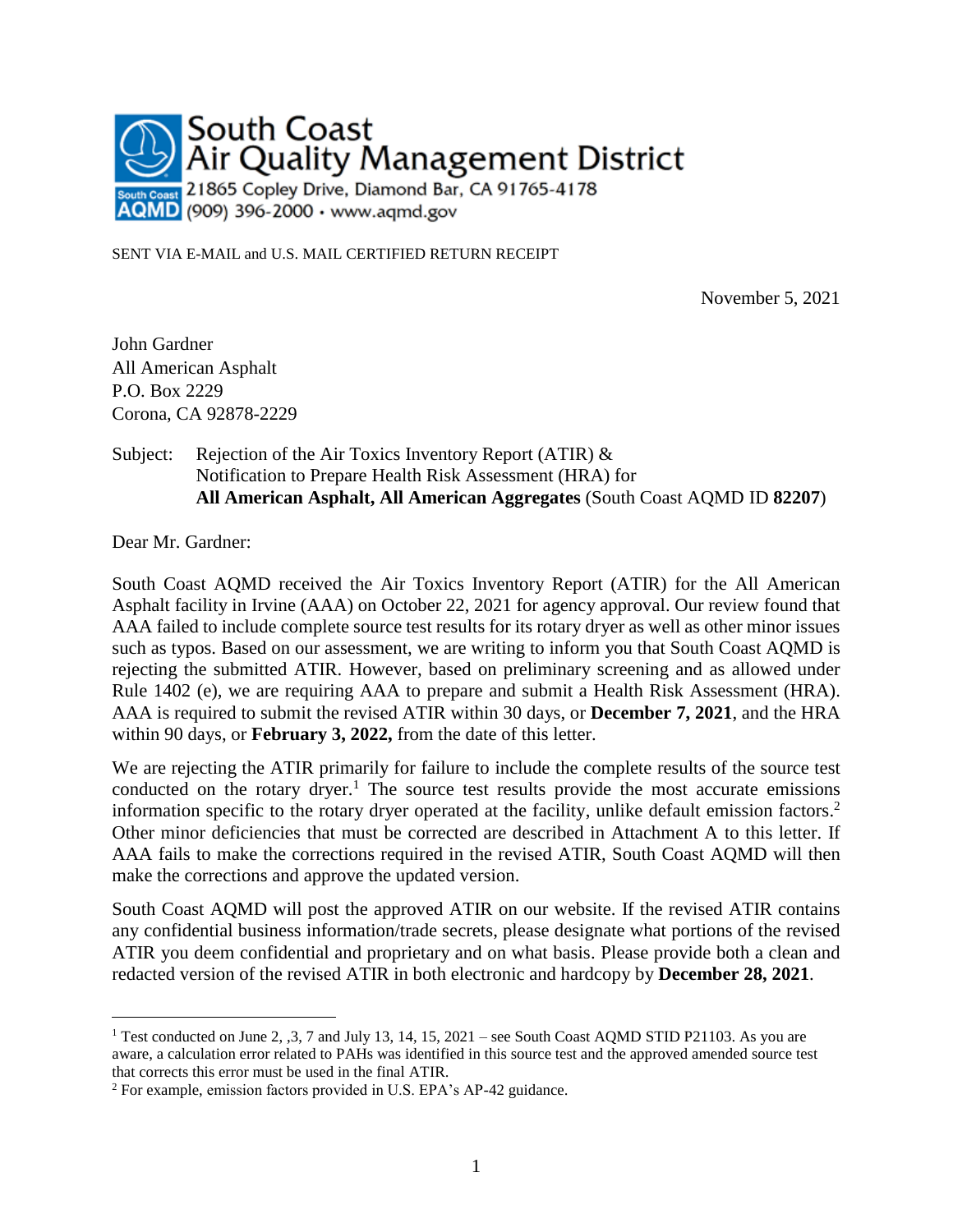As part of our thorough review of the ATIR, we have determined that AAA is required to submit an HRA. The ATIR contained enough information to indicate that nickel, formaldehyde, and benzene emissions from the facility could potentially cause an exceedance of the Notification Risk Level, therefore triggering an  $HRA$ <sup>3</sup>. This determination will not be affected by the required corrections. Therefore, the facility shall prepare and submit an HRA to us no later than **February 3, 2022**.

Below, please find additional information on:

- Guidelines and procedures for preparing the HRA;
- Process used to review and approve the HRA; and
- Availability of further assistance.

### **Guidelines and Procedures for Preparing the HRA**

The California Air Resources Board (CARB) has developed a "Hot Spots" Analysis and Reporting Program  $(HARP)^4$  which streamlines the emissions inventory and risk assessment requirements of the "Hot Spots" Program into a single integrated analysis tool. You are required to submit your HRA using the HARP software. The latest version of the software must be used.

The U.S. EPA AERMOD<sup>5</sup> air quality dispersion model is used by HARP to estimate the concentration of pollutants released by the facility. In addition, South Coast AQMD provides guidance on preparing an HRA, as well as air dispersion modeling. <sup>6</sup> Meteorological data sets for South Coast AQMD are also available for download.<sup>7</sup>

The HRA must be prepared in accordance with *The Air Toxics Hot Spots Program Risk Assessments Guidelines (February 2015)* developed by the State of California Office of Environmental Health Hazard Assessment (OEHHA).<sup>8</sup>

Diesel particulate matter emissions were identified as a toxic air contaminant by CARB in 1998 and were added to South Coast AQMD Rule 1401 list of compounds on March 7, 2008. Under the current *AB 2588 Air Toxics "Hot Spots" Emission Inventory Criteria and Guidelines Regulation*, amended on August 27, 2007, you are required to include health risk impacts of any diesel exhaust particulate emissions from stationary emergency and prime compression ignition internal combustion engines, as well as portable diesel engines. Please clearly identify emergency diesel internal combustion engines and their corresponding emissions.

 $\overline{a}$ 

<sup>&</sup>lt;sup>3</sup> For example, a preliminary analysis of AAA's emissions shows that they result in a Priority Score above 10. Following South Coast AQMD Facility Prioritization procedures, this places the facility in the 'high priority' category for acute hazard index, and therefore risks from the facility have the potential to exceed Rule 1402 Notification Levels.

<sup>4</sup> <http://www.arb.ca.gov/toxics/harp/harp.htm>

<sup>5</sup> <https://www.epa.gov/scram/air-quality-dispersion-modeling-preferred-and-recommended-models>

<sup>6</sup> <http://www.aqmd.gov/docs/default-source/planning/risk-assessment/ab-2588-supplemental-guidelines.pdf> <http://www.aqmd.gov/home/air-quality/meteorological-data/modeling-guidance>

<sup>7</sup> <http://www.aqmd.gov/home/air-quality/air-quality-data-studies/meteorological-data/data-for-aermod>

<sup>8</sup> <https://oehha.ca.gov/media/downloads/crnr/2015guidancemanual.pdf>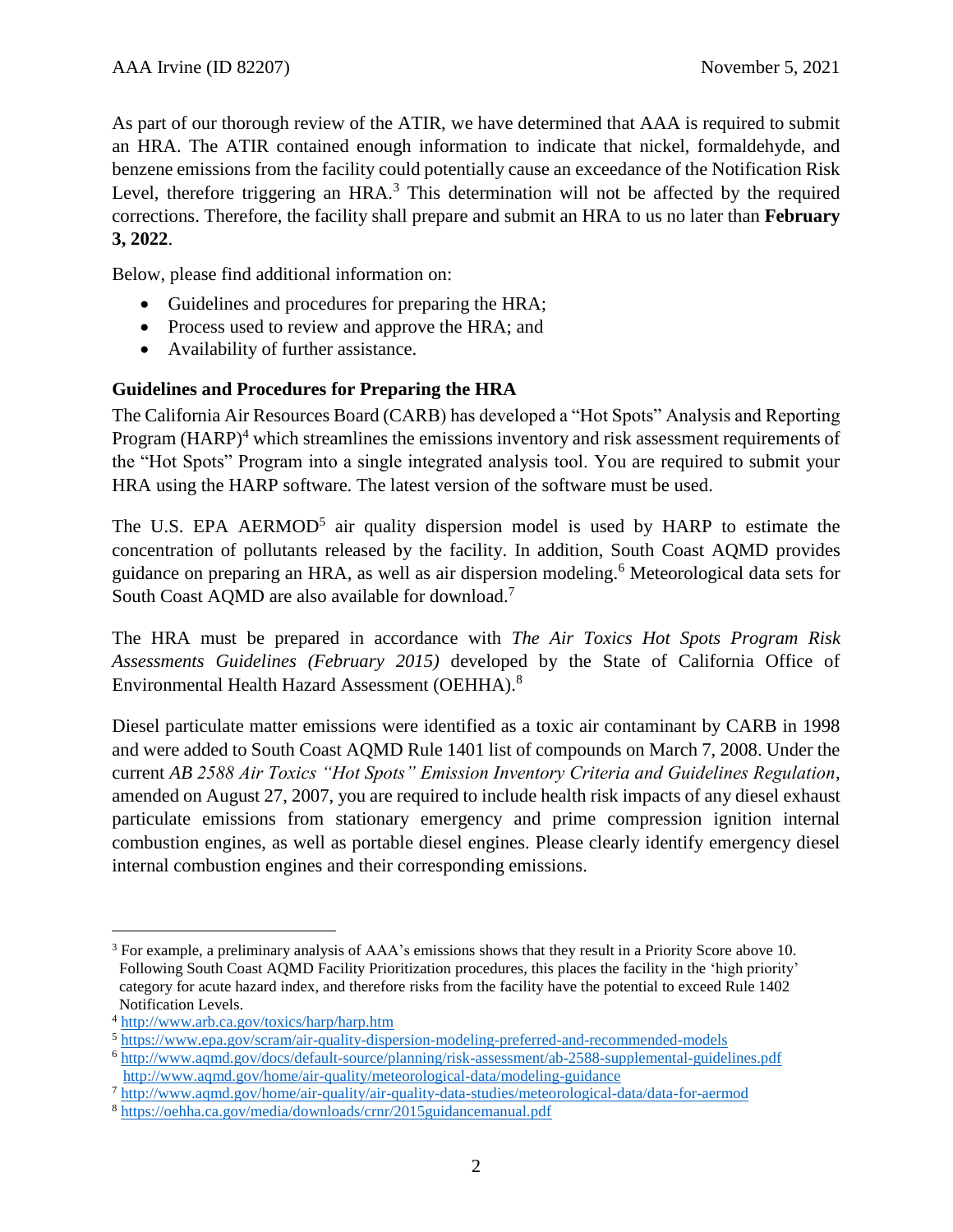Air emissions of any substances listed in Appendix A-I of the OEHHA guidelines must be quantified and evaluated in the HRA. Please follow the detailed outline for the HRA report, which is contained in Appendix C of the South Coast AQMD supplemental guidelines mentioned above. Lastly, please also include a signed copy of the AB 2588 Air Toxics Document Certification & Submittal Form (Attachment B) along with your HRA submittal.

### **Process for Reviewing and Approving the HRA**

The HRA will be reviewed by staff from both South Coast AQMD and OEHHA. You will be notified of the status of your HRA within a few weeks after it is returned to South Coast AQMD from OEHHA. An HRA that is not consistent with state and South Coast AQMD guidelines will be returned to the facility with a list of necessary corrections, prior to approval.

If the HRA shows that your facility poses a maximum individual lifetime cancer risk of ten in one million or greater, or the non-cancer health effects hazard index exceeds one, you will be required to provide public notice to all individuals exposed above notification levels. The determination of whether the facility is subject to notification will be made upon approval of the HRA. You will receive further information regarding the public notification process at that time.

In addition, if your facility poses a maximum individual lifetime cancer risk of 25 in a million or greater, cancer burden of 0.5 or greater, or non-cancer health effects hazard index of 3 or greater, you will be also subject to risk reduction provisions of Rule 1402 (f).

#### **Further Assistance**

If you have questions regarding the guidelines, the HARP software, or need any other assistance, please contact Alberto Jasso, Air Quality Engineer II at (909) 396-3581, or Fortune Chen, Senior Air Quality Engineer, at (909) 396-2472.

Should you have any questions regarding the contents of this letter, do not hesitate to contact me at (909) 396-2455.

Sincerely,

Tutsii) Et

Victoria Moaveni Program Supervisor, AB 2588 Program Planning, Rule Development & Area Sources

VM:FC

cc: Ian MacMillan, South Coast AQMD Scott Taylor, Taylor Environmental Services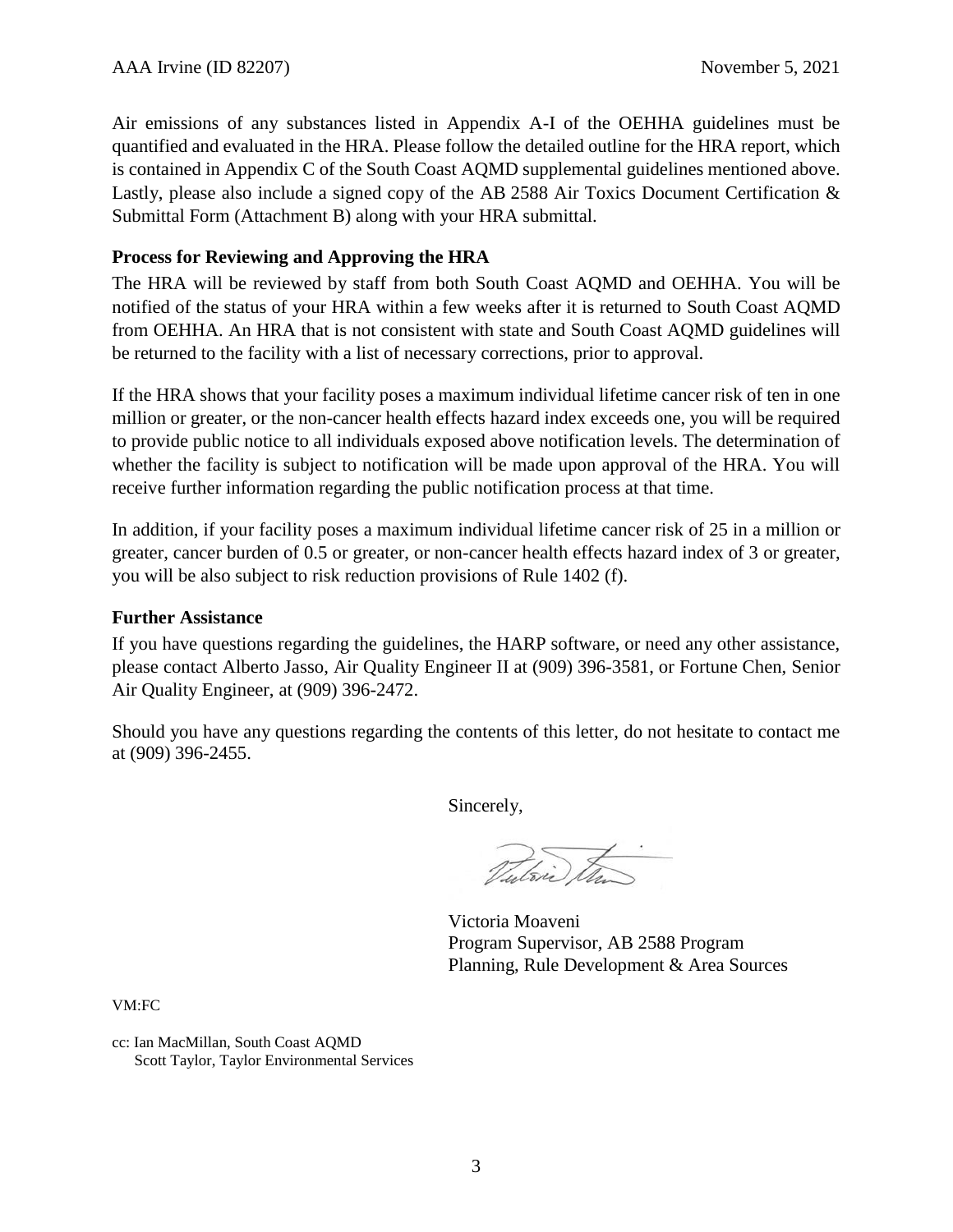# Attachment A

### List of ATIR Report Corrections

| <b>Emission</b>                        |                                                                           |                                                                                                                                                                                                                                                                                           |  |
|----------------------------------------|---------------------------------------------------------------------------|-------------------------------------------------------------------------------------------------------------------------------------------------------------------------------------------------------------------------------------------------------------------------------------------|--|
| <b>Source</b><br>and<br><b>Process</b> | Page                                                                      | <b>ATIR Report Correction</b>                                                                                                                                                                                                                                                             |  |
| ES30 P1                                | $\overline{7}$                                                            | Remove the TANKS and AP-42 footnote references.                                                                                                                                                                                                                                           |  |
| <b>ES30 P2</b>                         | 8                                                                         | Remove the TANKS and AP-42 footnote references.                                                                                                                                                                                                                                           |  |
| 8<br>ES11 P1                           |                                                                           | Remove duplicate toxics from default natural gas combustion which were<br>measured as part of the dryer source test.                                                                                                                                                                      |  |
| ES11 P2                                | Process rates and emission factors should be in terms of 1,000 tons.<br>9 |                                                                                                                                                                                                                                                                                           |  |
| <b>ES11 P5</b>                         | 12                                                                        | Once source test issues are resolved, remove the existing footnote 2.<br>Remove aluminum and manganese from table unless these were sampled<br>analytes with all results below the level of detection.                                                                                    |  |
|                                        |                                                                           | Footnote references should be updated to include material sampling, CRNOS,<br>and PM calculation appendix. The correct AP-42 reference should be Chapter<br>11.19 Table 11.19.2-2; you can include here or in Appendix E.                                                                 |  |
| ES14 P1                                | 13                                                                        | Remove aluminum and manganese from table unless these were sampled<br>analytes with all results below the level of detection.<br>Update PM lbs/yr once PM calculations updated in Appendix E for Hopper to<br><b>BC 18</b>                                                                |  |
|                                        |                                                                           | Footnote references shall be updated to include material sampling, CRNOS,<br>and PM calculation appendix. AP-42 reference shall be Chapter 11.19 Table<br>11.19.2-2; you can include here or in Appendix E.                                                                               |  |
| ES19 P1                                | 14                                                                        | Remove aluminum and manganese from table unless these were sampled<br>analytes with all results below the level of detection.<br>Footnote references should be updated to include material sampling, CRNOS,<br>and PM calculation appendix. AP-42 reference should be Chapter 11.19 Table |  |
|                                        |                                                                           | 11.19.2-2; you can include here or in Appendix E.                                                                                                                                                                                                                                         |  |
|                                        |                                                                           | Remove aluminum and manganese from table unless these were sampled<br>analytes with all results below the level of detection.                                                                                                                                                             |  |
| ES23 P1                                | 15                                                                        | Footnote references should be updated to include material sampling, CRNOS,<br>and PM calculation appendix. The current AP-42 reference is incorrect. AP-42<br>reference should be Chapter 11.19 Table 11.19.2-2; you can include here or in<br>Appendix E.                                |  |
| ES26 P1                                | 16                                                                        | Update emission factors to CARB PM Profile 470 for unpaved road dust<br>(alternatively, CARB PM Profile 416 may be used). Remove SJAPCD appendix<br>from report.                                                                                                                          |  |
|                                        | Appendix<br>E                                                             | Remove all PM10 labeling from material handling calculations as this is<br>incorrect. These labels shall be PM only.                                                                                                                                                                      |  |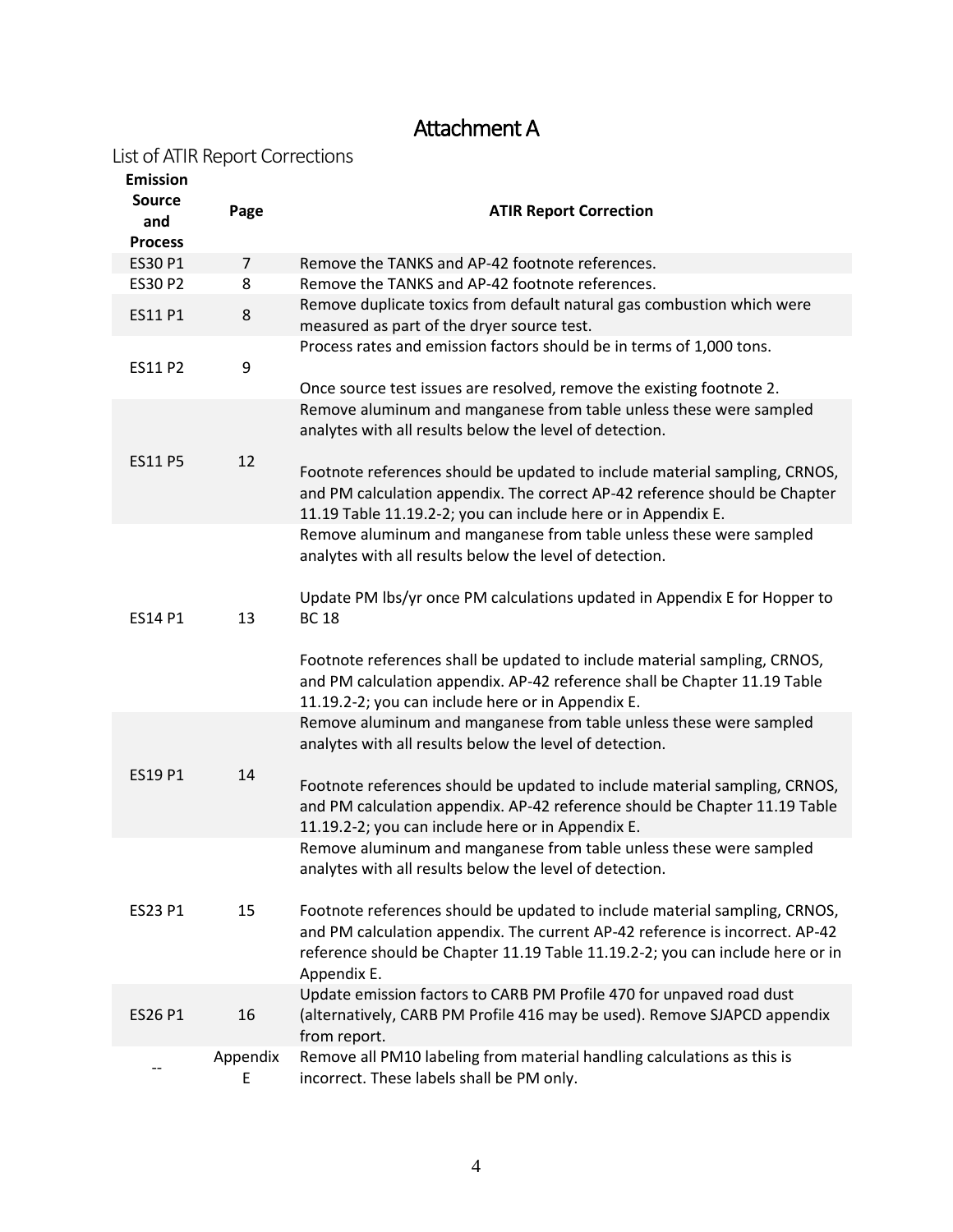## Attachment A

| List of EIM File Corrections |                       |                                  |                                                                                                                                                                                                                                       |
|------------------------------|-----------------------|----------------------------------|---------------------------------------------------------------------------------------------------------------------------------------------------------------------------------------------------------------------------------------|
| <b>Device</b><br>ID          | <b>Process</b><br>ID  | Release<br>ID                    | <b>EIM Correction</b>                                                                                                                                                                                                                 |
| 11                           | $\mathbf{1}$          | $\overline{2}$                   | Remove duplicate toxics from default natural gas combustion which<br>were measured as part of the dryer source test.                                                                                                                  |
| 11                           | $\overline{2}$        | Missing<br>$-$ to be<br>selected | This is not routed to a release point. The correct Release ID (STK)<br>should be 2 (baghouse).                                                                                                                                        |
|                              |                       |                                  | PAH emissions need to be corrected in accordance with the revised<br>source test evaluation.                                                                                                                                          |
| 14                           | $\mathbf{1}$          | 16                               | Update emissions once PM lbs/yr has been adjusted for Hopper to BC<br>18                                                                                                                                                              |
| 25                           | $\mathbf{1}$          | Missing<br>$-$ to be<br>selected | This is not routed to a release point. Please create a new release<br>point or route it to an existing release point if appropriate.                                                                                                  |
| 26                           | New-to<br>be<br>added | New-to<br>be<br>added            | An additional area source should be added to the entrance haul road<br>for the facility.<br>In looking at the SJAPCD EF's, these are based on PM10. Factors shall<br>be PM and taken directly from to CARB PM Profile 470 for unpaved |
|                              |                       | 21                               | road dust (alternatively, CARB PM Profile 416 may be used).<br>The corresponding stack, release point 21, requires a correction to<br>coordinate Y (North) from 3732968 kilometers to 3732.968<br>kilometers.                         |
| --                           |                       | 9                                | Velocity and flow rate are much higher than recorded during recent<br>testing. These values should be updated.                                                                                                                        |
|                              |                       | 15                               | The corresponding stack, release point 15, requires a correction to<br>coordinate X (east) from 432717 kilometers to 432.717 kilometers.                                                                                              |
| --                           |                       | 17                               | Release parameters need to be adjusted so that the area source has<br>proper coverage over the entire storage pile. For example, the YINIT<br>value appears much too large and takes the area source off-site.                        |
| --                           |                       | 27                               | HR6 requires a correction for XINIT. It is currently set to zero.<br>Orientation angle may need correction as well.                                                                                                                   |